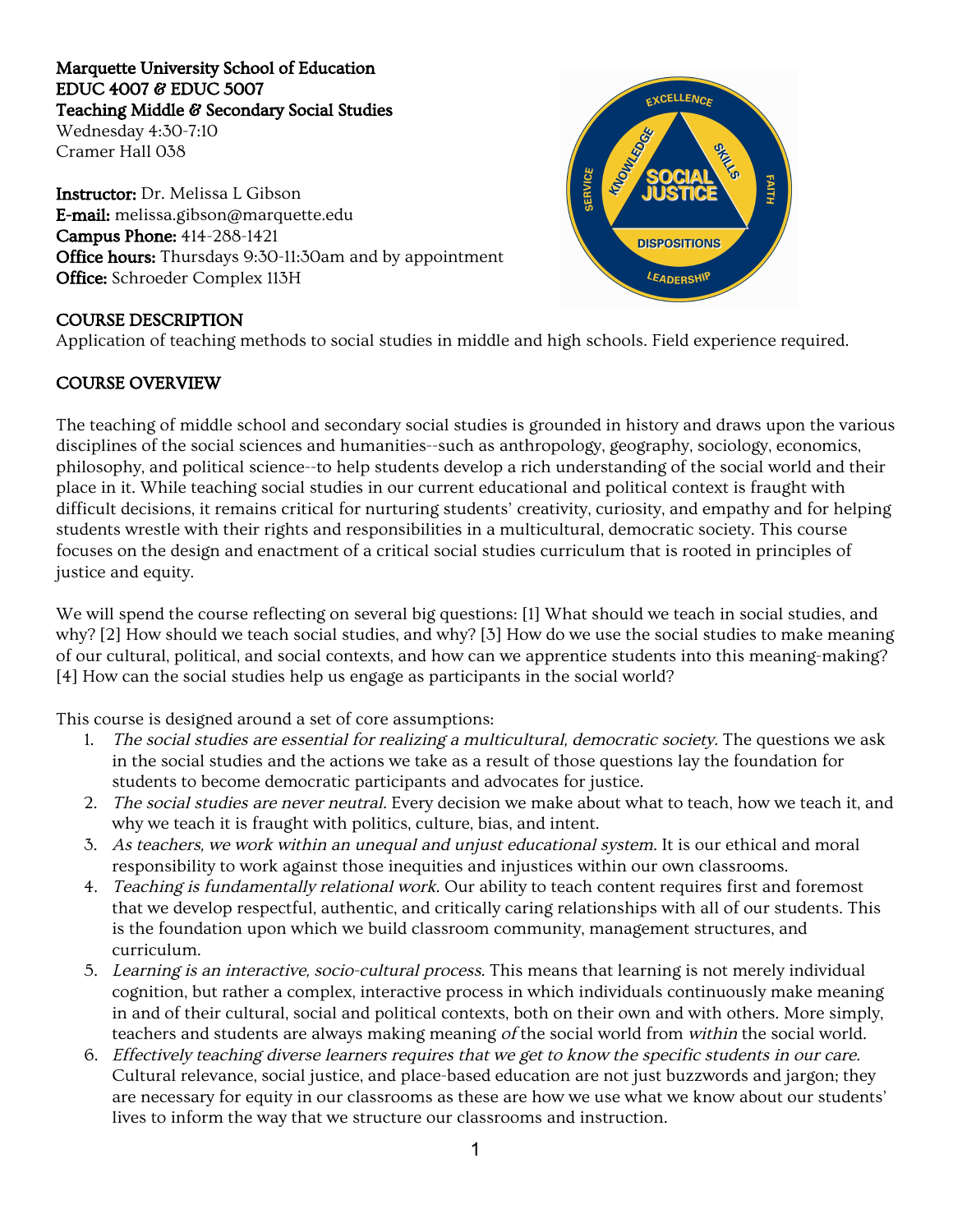- 7. To work toward equity in our classrooms, we must simultaneously focus on what is within our own locus of control in the classroom AND become advocates for systemic equity. On a day-to-day basis, we will be most effective as teachers when we are able to focus on how our pedagogical choices affect the students in our classroom. However, those pedagogical choices are embedded within a bigger system, and to do right by the students in our care, we must learn to speak on their behalf and advocate for equity.
- 8. All young people are capable of deep thinking about and social action on complicated and controversial topics. Teaching the social studies is not simply about preparing students for their future as democratic citizens; it is about engaging them as community actors and agents NOW. There are no prerequisite skills for thinking critically about the social context or for becoming active citizens.
- 9. Our ultimate goal as social studies teachers is more than achievement. We live in a society where achievement matters. Yet our ultimate goal as educators is much more than this. We are entrusted with nurturing students' curiosity, creativity, empathy, agency--nurturing their flourishing lives.
- 10. Social justice and educational equity are urgent, material concerns for educators and students in Milwaukee. These are not theoretical or philosophical concerns for us. We live in a city and a state with some of the worst outcomes in the nation for students of color and low-income students. As educators, every choice we make takes a stand--either on the side of the status quo that neglects so many young people, or on the side of equity and justice for our students.

# LEARNER OUTCOMES

By the end of this course students will:

- 1. Reflect on the goals and objectives of social studies education and develop an understanding of inquiry-based, justice-oriented social studies instruction.
- 2. Identify and evaluate resources--with an emphasis on local and community resources--for teaching social studies in diverse elementary classrooms.
- 3. Identify and practice various methods for teaching Social Studies that engage students in diverse secondary classrooms.
- 4. Identify and practice various uses of technology to enhance the teaching of Social Studies.
- 5. Understand key concepts in secondary social studies and how students come to learn them.
- 6. Interrogate common misconceptions held by learners in social studies and design curriculum to challenge those misconceptions.
- 7. Use the Wisconsin Model Academic Standards and/or Common Core State Standards to plan units of study in secondary social studies.
- 8. Teach at least 3-4 lessons in social studies consonant with current theories and principles of secondary social studies learning and teaching.
- 9. Create and apply valid, reliable assessments of student learning in social studies.
- 10. Use assessment data to adapt future instruction in social studies.
- 11. Critically reflect on own teaching practice and development as an effective social studies teacher.
- 12. Identify professional and community resources available to support teaching and ongoing professional growth.

## Wisconsin Teaching Standards Emphasized:

- ❖ Standard <sup>1</sup> (Content/Pedagogical Content Knowledge): The teacher understands the central concepts, tools of inquiry  $\mathscr G$  ways of knowing that are central to the discipline(s) s/he teaches
- ❖ Standard <sup>4</sup> (Pedagogy): The teacher understands and uses a variety of instructional strategies, including the use of technology, to encourage children's development of critical thinking, problem solving and performance skills.
- ❖ Standard <sup>7</sup> (Planning): The teacher organizes and plans systematic instruction based upon knowledge of subject matter, pupils, the community, and curriculum goals.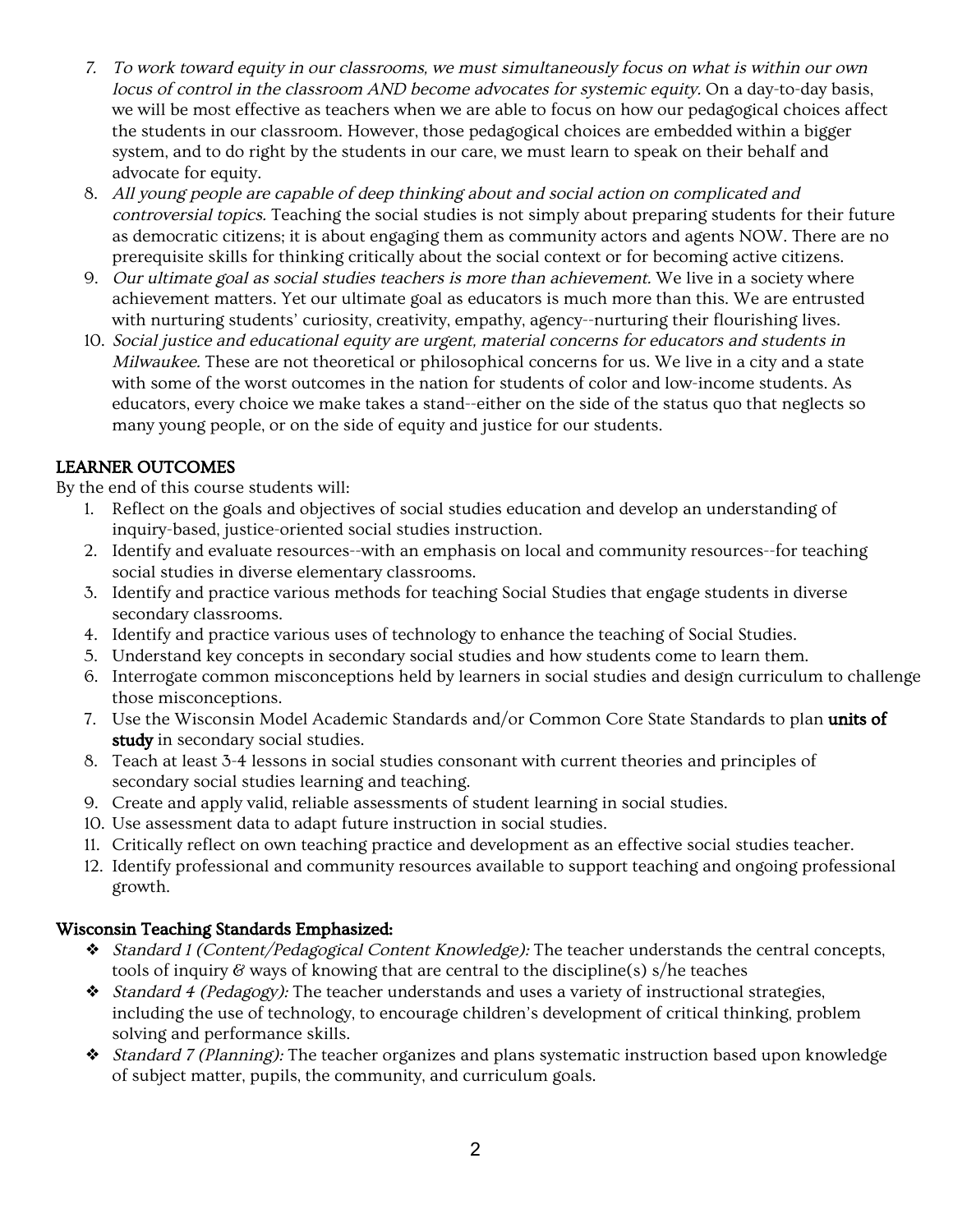- ❖ Standard <sup>8</sup> (Assessment): The teacher understands and uses formal and informal assessment strategies to evaluate and ensure the continuous intellectual, social and physical development of the pupil.
- ❖ Standard <sup>9</sup> (Reflection): The teacher is a reflective practitioner who continually evaluates the effect of his or her choices and actions on pupils, parents, professionals in the learning community, and others, and who actively seeks out opportunities to grow professionally.
- ❖ Standard <sup>10</sup> (Community/Collaboration): The teacher fosters relationships with school colleagues, parents and agencies in the larger community to support pupil learning and well-being and who acts with integrity, fairness and in an ethical manner.

## Other National Standards Emphasized:

- ❖ Common Core Standards: Literacy in History/Social Studies [http://www.corestandards.org/ELA-Literacy/RH/introduction/]
- ❖ National Council for the Social Studies College, Career, and Civic Life (C3) Framework for Social Studies State Standards [\[http://www.socialstudies.org/c3\]](http://www.socialstudies.org/c3) and National Curriculum Standards [available as PDF]

# COLLEGE OF EDUCATION ASSESSMENT PLAN

In compliance with the Council for the Accreditation of Educator Preparation (CAEP) and the Wisconsin Department of Public Instruction (DPI), the faculty and administration of the College of Education have designed an assessment system which aligns course assignments with teaching standards and indicators. These course assignments called "performance assessments" have been integrated throughout the undergraduate and graduate teacher education programs to provide opportunities for students to demonstrate the knowledge, skills, and dispositions related to effective teaching.

[1] Key Summative Performance Assessments (KSPAs): EdTPA Task #3 (Using Assessment to Inform Instruction)

[2] Formative Assessments: Unit plan; lesson plans; analysis of videotaped of at least one teaching lesson in the field (can be based on the edTPA)

[3] Additional Assessments: Content analysis paper; field journal; Journey Box; Milwaukee Connections

For more information on these assessments, please see Course Content: Assignments, below.

# COURSE EXPECTATIONS & POLICIES

## Core Expectations

There are five core expectations that I have of you, and that you should have of me.

[1] BE PRESENT: Our time together is very important, so when you are in class, I expect you to be both mentally and physically present by being attentive and engaged. In order to be fully present for the day's activities, I expect that you will come to class prepared, which means having completed the readings before class, bringing them in hard copy, and enthusiastically engaging in the day's activities. Being present also requires that we are judicious in our technology use, which is more often than not a distraction in the classroom. Cell phones are to be used for emergency use only and with the instructor's permission; no texting, social media, or phone calls during class time. I encourage you to bring laptops, but I will only allow you to open them when their use is appropriate or necessary. Students who use technology in inappropriate or distracting ways may be asked to leave class and/or find that their grade is negatively affected.

[2] BE CRITICALLY CONSTRUCTIVE: We will be constructively critiquing each other's work and pushing each other to think about our practice in new and different ways. This is done in the spirit of intellectual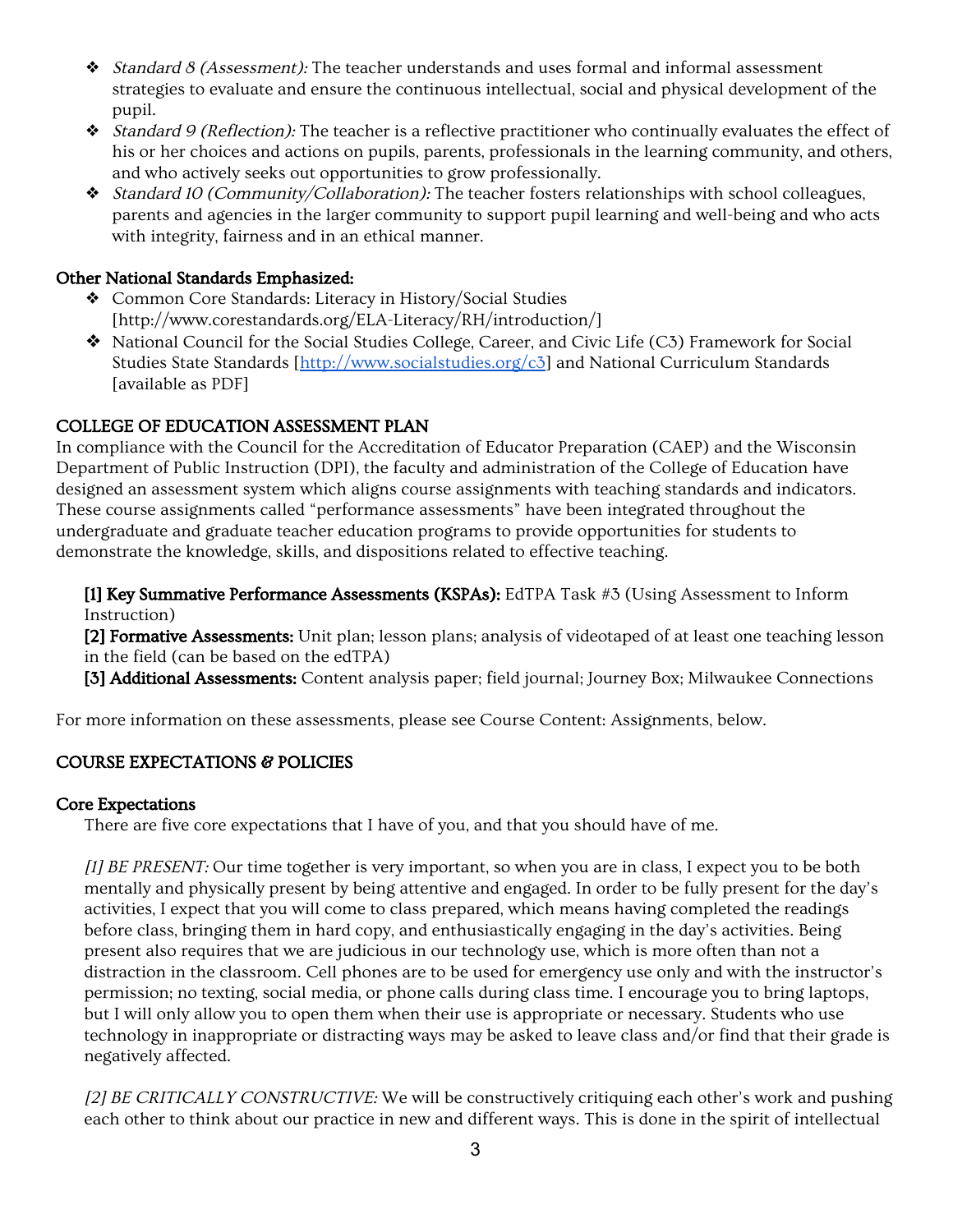inquiry and demands that we are all respectful, honest, and willing to engage tough questions with each other as a compassionate community. Agreement is not required, but mutual respect and consideration is.

[3] BE PROACTIVE: I am here to support your learning this semester and will provide you with instruction and feedback on the course's formative and summative assessments. I cannot read minds, however: if you have any concerns, please talk with me (either via email, by visiting during office hours, or by scheduling an appointment). I would be happy to make any adjustments we can to facilitate a meaningful course experience.

[4] BE COLLABORATIVE: We are a community of learners who are here to support and challenge each other. Each of us has the responsibility to be an engaged, reliable, and respectful group member who brings something to the class and contributes to classmates' learning in a positive way. Being able to collaborate and contribute will require that you are prepared, that you have completed and brought that week's readings, and that you abide by our course and community's expectations.

[5] BE PROUD OF YOUR WORK: The progression of assignments has been carefully designed to build from one assignment to the next and to draw on in-class work. In addition, this is a fast-paced class with a demanding workload. Extensions, therefore, should only be requested when absolutely necessary and as soon as possible so as not to disrupt your learning and progress. All assignments should be uploaded or submitted in hard copy by the due date (which means that all assignments need to be typed). If assignments are in hard copy, they should be printed in a 10- to 12-point professional font (e.g., Times New Roman, Garamond) and double-spaced. Also, correct grammar and mechanics are expected of teachers who are tasked with teaching writing to their own students, so please proofread your work; anything submitted with numerous errors may be returned to you for editing before grading.

#### Attendance, Tardiness, & Missed Work

If you are planning on being absent or have an emergency, please contact me by email before class. Missing more than one class will affect the participation  $\mathscr G$  preparation portion of your grade, and it may also warrant administrative discipline. Please note that there is no distinction made at Marquette between excused and unexcused absences, with the exception of absences due to legal obligations, religious observances, or university-sanctioned events. For more on Marquette University's attendance policy, see bulletin.marquette.edu/undergrad/academicregulations/. In order to receive credit for missed work due to illness or emergency, you must contact me (in person or via email) before the assignment is due to make alternate arrangements. In general, no late work is accepted in this course without speaking to me before the assignment is due to make alternate arrangements. Finally, class begins promptly at 4:30pm, and you are expected to be on time. If you are more than ten minutes late, you will be considered absent.

For absences due to religious observances, university-sanctioned events, and legal issues, please see me as soon as you can to work out the details of your absence and missed work. These are all considered excused absences, and thus your grade will not be affected.

#### Accommodations for Special Needs

Any student with disabilities who may need special accommodations must contact the instructor during the first two weeks of class so that adequate adjustments can be made. Students should also contact the Disability Services office at 414.288.1645.

#### Academic Integrity

It is assumed that all work will be done in accordance with Marquette's academic integrity policy described in the Honor Code, which obliges students: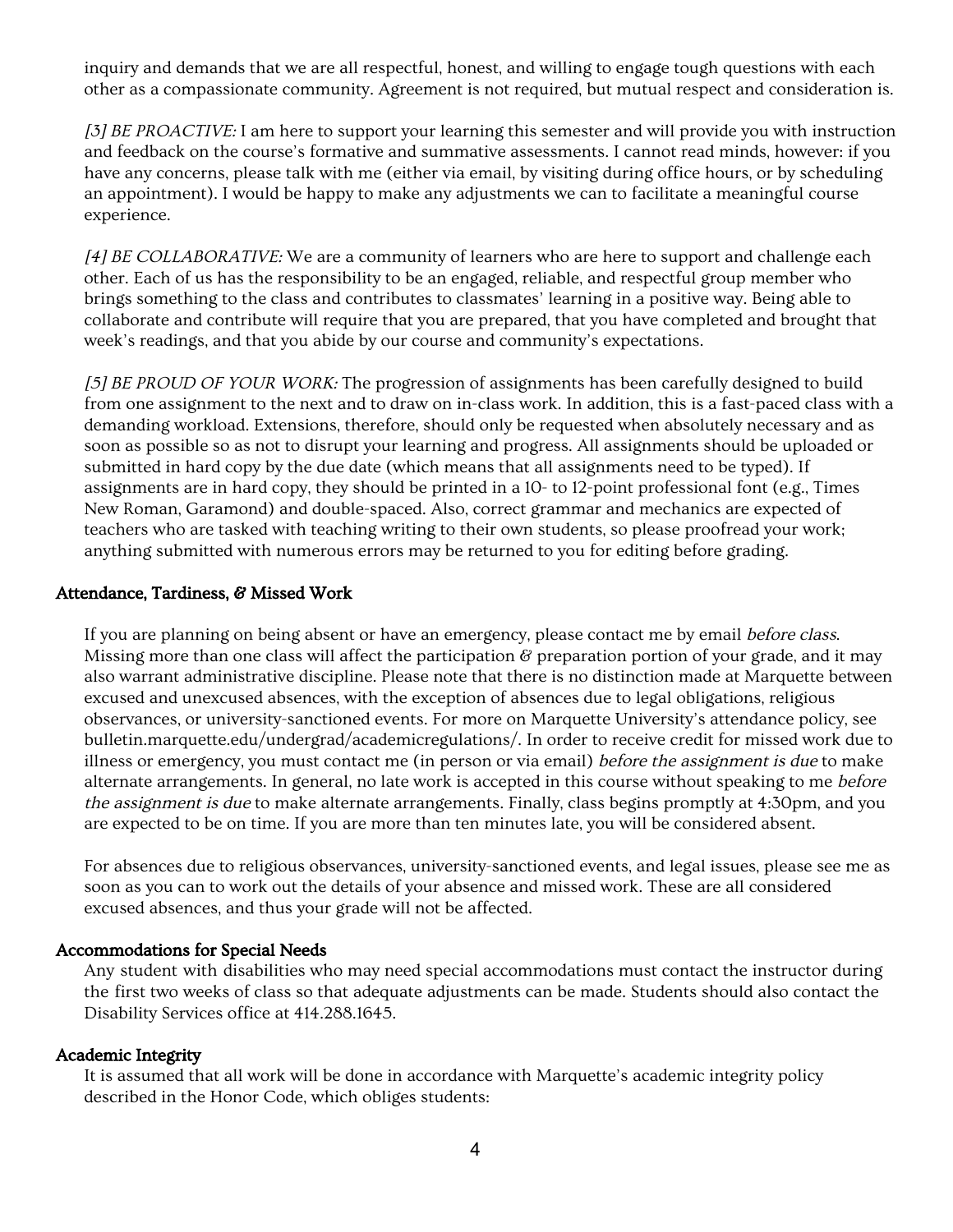- 1. To fully observe the rules governing exams and assignments regarding resource material, electronic aids, copying, collaborating with others, or engaging in any other behavior that subverts the purpose of the exam or assignment and the directions of the instructor.
- 2. To turn in work done specifically for the paper or assignment, and not to borrow work either from other students, or from assignments for other courses.
- 3. To give full and proper credit to sources and references, and to acknowledge the contributions and ideas of others relevant to academic work.
- 4. To report circumstances that may compromise academic honesty, such as inattentive proctoring or premature posting of answers.
- 5. To complete individual assignments individually, and neither to accept nor give unauthorized help.
- 6. To accurately represent their academic achievements, which may include their grade point average, degree, honors, etc., in transcripts, in interviews, in professional organizations, on resumes and in the workplace
- 7. To report any observed breaches of this honor code and academic honesty.

## COURSE CONTENT

### Required Text

Our text is available for order online through Amazon. Additional readings (see Course Bibliography) will be provided through d2l.

Wiggins, G., & McTighe, J. (2005). Understanding by design (expanded 2nd ed.). Boston: Pearson.

In addition, you will select a text to read independently for our Milwaukee Connections assignment. The possible texts you may select are listed on the last page of the syllabus. Only one person may sign up for a single book, which we will do at our second class meeting. You may also suggest a different history or social science book about Milwaukee or Wisconsin, but you must get your choice approved by the instructor.

### **Assignments**

Your grade in this course will be based on the assignments listed below. NO LATE WORK WILL BE ACCEPTED unless arrangements have been made before the due date. When each assignment is introduced in class (see Course Schedule), you will be notified how the assignment is to be handed in (d2l or hard copy). When assignments are handed in electronically on d2l, the time stamp must indicate that the assignment was handed in by the start of class on the day it was due. Please note that the d2l system (like all electronic systems) can have challenges that result from both operator error and system problems. It is advisable to confirm your submission and keep a record of the confirmation in case your submission fails to upload. Computer issues will not generally be accepted as an excuse for late work. Any exceptions to this policy are at the complete discretion of the instructor. Rubrics for each assignment will be shared in class when an assignment is introduced and will then be available for download on d2l.

- 1. Participation  $\mathscr G$  Preparation (20%): As prospective teachers, you are expected to come to class prepared to participate in activities and discussions. In order to do this effectively you must have carefully read and thought about the assigned material. Participation and preparation points will reflect your regular, prompt attendance, your completion of readings, your participation in discussions, your in-class presentations, and your preparation of materials.
	- a. Discussion Leader: Each course participant will select ONE reading from the syllabus on which to lead a short (15-minute) discussion. This is an opportunity for you to practice asking Big Questions and to practice your facilitation skills.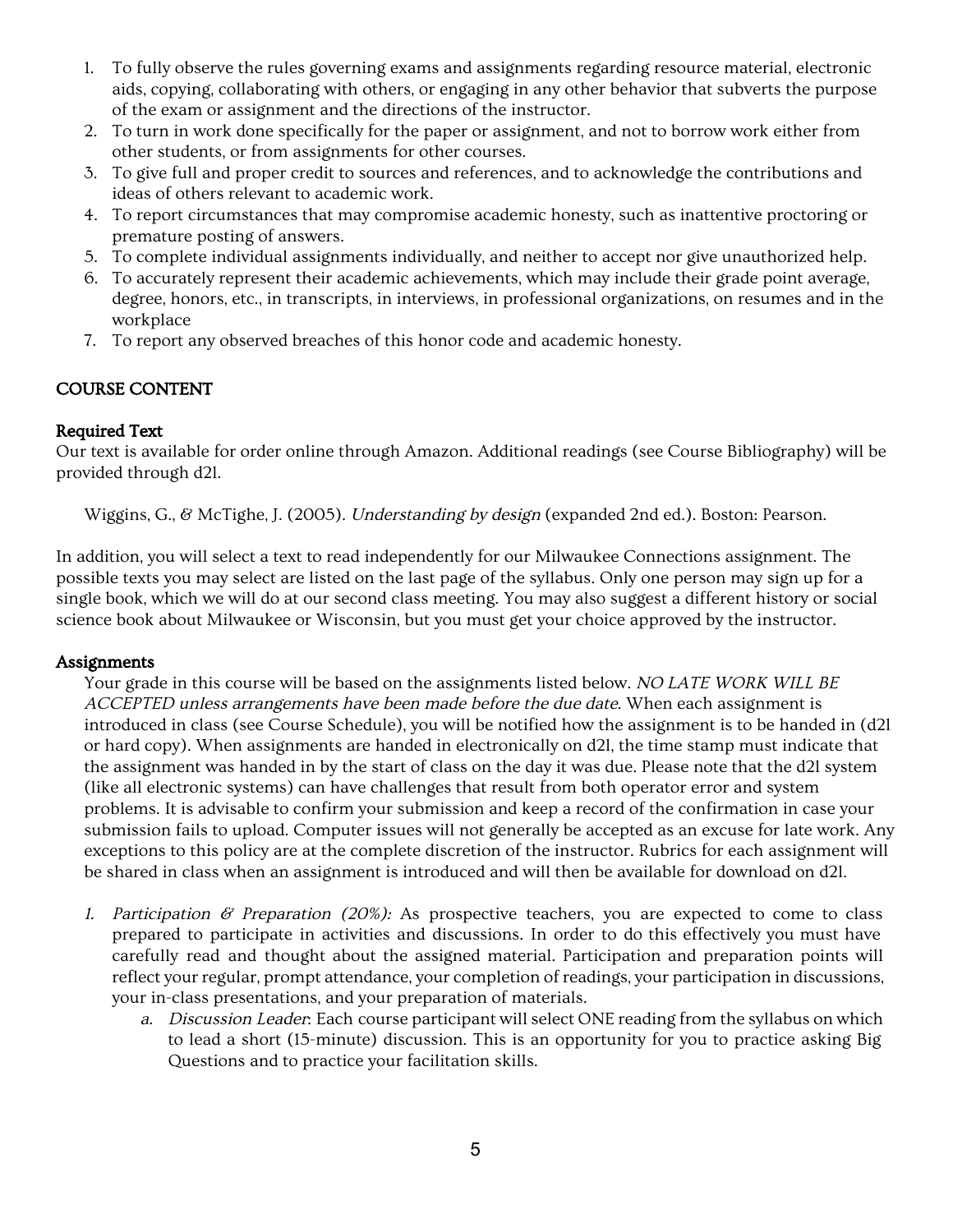- 2. Reading Quizzes (10%): Throughout the semester, you will be asked to complete short, unannounced reading quizzes that ask you to make connections across readings. These are not 'gotcha' quizzes of minute details but rather a chance for you to show me your deep thinking about the readings.
- 3. Content Analysis Paper (10%): The content analysis paper is the background for your unit plan. You will be selecting a social studies topic of interest about which to design a unit; your content analysis paper will critically analyze the way this topic is typically presented in secondary classrooms, and it will then present a more critical approach to the topic. You will provide a bibliography in APA style.
- 4. Milwaukee Connections (10%): Each student will be selecting a social science or history book on Milwaukee (or Wisconsin) to read independently. In class, students will share what they have learned and connect this to the content in secondary classrooms. After our class discussion, you will be putting together a final product based on these readings. The final product is up to you: It can be a lesson plan, field trip, multimedia guide, web or technology tool, service learning opportunity, interdisciplinary connection, or something else you propose. These final products will be available on a public website for your classmates and for others to access.
- 5. Field Work (20%): As part of the field experience that you are completing, you will be documenting and reflecting on your time in the classroom. This documentation will include lesson plans, a video of and reflection on your teaching, a community inventory, and a set of reflective journals. Prompts will be provided for each of the four deadlines noted on the syllabus.
- 6. Revised edTPA Task  $\delta$  (10%): During your student teaching semester, you will complete the edTPA, which is a requirement for state licensure. To prepare you for that, you will complete as a formative assessment edTPA Task 3 (Assessment) in this course. Task 3 should align with either your unit plan or the teaching you are doing in a practicum placement (and ideally, these three will all be on the same or related content). You will submit a draft of this assignment, for which you will receive a completion grade. On this first submission, you will receive feedback based on the official edTPA rubrics. At the end of the semester, you will hand in a final, revised copy of Task 3, which will be graded based on evidence of growth from your earlier submissions.
- 7. Final Unit Plan (20%): The final unit plan is a set of at least five connected lessons. This unit plan will reflect our learning during the semester by incorporating principles of inquiry, interdisciplinary approaches to the social sciences, connections to local issues and/or resources, differentiation and cultural relevance, primary sources, and assessment. It will specifically include a Journey Box, something we will learn about earlier in the semester. You will present a piece of your unit to a small group at our final class meeting.

## Grade Scale

| $A = 91-100\%$    | $AB = 89-90.9%$ | $B = 81 - 88.9\%$ | $BC = 79 - 80.9\%$   |
|-------------------|-----------------|-------------------|----------------------|
| $C = 71 - 78.9\%$ | $CD = 69-78.9%$ | $D = 61 - 68.9\%$ | $F = 60.9\%$ or less |

## COURSE SCHEDULE

The following schedule is tentative, and may be revised throughout the semester depending on our group's needs. Please stay up-to-date with any postings and messages on d2l.

| <b>Session</b> | <b>Meeting</b> | <b>Essential Questions &amp; Readings Due in Class</b>    | <b>Assignments</b>            | <b>Assignments Due</b>       |
|----------------|----------------|-----------------------------------------------------------|-------------------------------|------------------------------|
|                | Date           |                                                           | <b>Introduced</b>             |                              |
|                | Tu, 9/1        | What are our goals and expectations for this course?      | Milwaukee Connections:        |                              |
|                |                | What are the social studies and why do we teach them      | Field Work #1                 |                              |
|                |                | in middle and high school?                                | (Community Inventory);        |                              |
|                |                | Readings (in class): Wheatley; Howard                     | <b>Reading Quizzes</b>        |                              |
|                |                | Viewing (in class): Adichie                               |                               |                              |
| 2              | Tu, 9/8        | How are the social studies traditionally taught in middle | <b>Content Analysis Paper</b> | <b>Milwaukee Connections</b> |
|                |                | and high schools? Why should we rethink this              |                               | <b>Book Selection</b>        |
|                |                | approach?                                                 |                               |                              |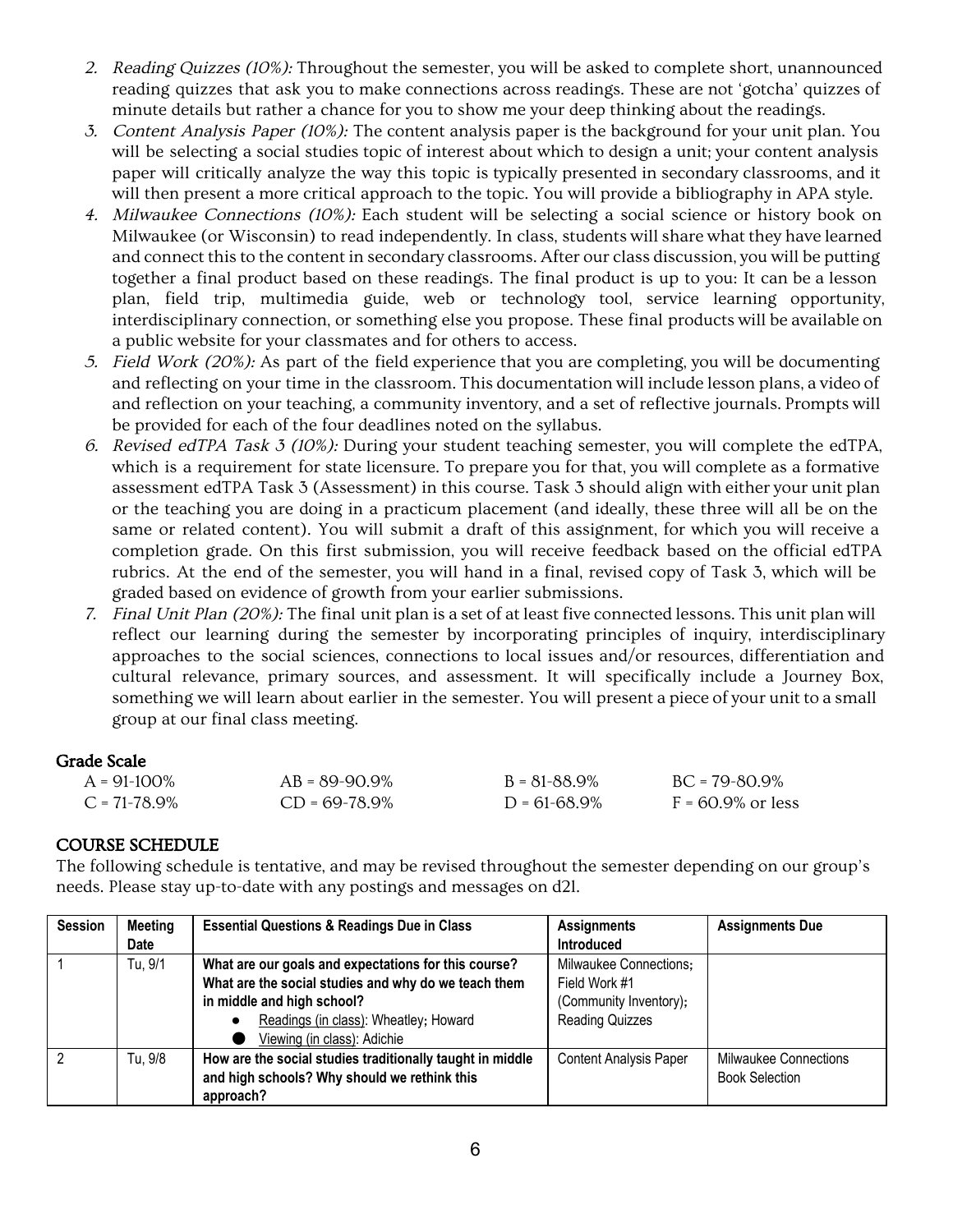|                |           | Required reading: Loewen, Intro, Chapter 1, and<br>$\bullet$<br>Chapter 2; Ladson-Billings, Lies My Teacher Still<br>Tells; NCSS                                                                                                                                                                           |                                   |                                               |
|----------------|-----------|------------------------------------------------------------------------------------------------------------------------------------------------------------------------------------------------------------------------------------------------------------------------------------------------------------|-----------------------------------|-----------------------------------------------|
| 3              | Tu, 9/15  | What does learning look like in the social studies?<br>Required reading: Barton & Levstik; Wiggins &<br>McTighe, Chapters 1-6; King, Newman, &<br>Carmichael                                                                                                                                               | Lesson Plans & Field<br>Work #2-4 | Field Work #1                                 |
| 4              | Tu, 9/22  | How do we assess learning in the social studies? How<br>can we use assessment to encourage inquiry?<br>Required reading: Stobaugh et al; Hofer et al;<br>Kingsley & Brinkerhoff; Potter<br>Required viewing: Mitra                                                                                         | edTPA Task #3                     |                                               |
| 5              | Tu, 9/29  | How do we design effective and engaging lesson and<br>units? How do we build curriculum, and how do we fit it<br>all in?<br>Required reading: Wiggins & McTighe, Chapters<br>7-11; Saye<br>Bonus reading: Harris & Bain                                                                                    | Unit Plan                         | <b>Content Analysis Paper</b>                 |
| 6              | Tu, 10/6  | How and why should we build curriculum from our<br>students' lives and communities? How can we make<br>social studies socially relevant?<br>Required reading: Kissling & Calabrese Barton;<br>Knupfer; Cuenca; Sobel                                                                                       |                                   | Milwaukee Connections<br>Reading              |
| $\overline{7}$ | Tu, 10/13 | What is historical thinking and how do we teach it? How<br>might historical thinking transform 'traditional' social<br>studies teaching?<br>Required reading: Seixas & Peck; Van Sledright;<br>Grant, Devil's Island; Banks, Transforming the<br>Mainstream Curriculum                                     |                                   | Field Work #2                                 |
| 8              | Tu, 10/20 | What is social scientific thinking? How can we<br>incorporate a variety of social sciences in our teaching?<br>Required reading: Mitchell & Alderman; Ho &<br>Seow; Otlin; Batra                                                                                                                           |                                   | Milwaukee Connections<br><b>Final Product</b> |
| 9              | Tu, 10/27 | How can we use primary documents effectively in the<br>social studies? What other tools beyond the textbook<br>do we have to teach social studies, and how can we use<br>them effectively?<br>Required reading: Barton; Schweber; Newland;<br>Labbo & Field                                                | Journey Box                       |                                               |
| 10             | Tu, 11/3  | How can we engage students in higher-order thinking?<br>How are reading and writing connected to thinking?<br>Required reading: Case; Sperry; Balantic &<br>Fregosi; Drake & Nelson                                                                                                                        |                                   | Field Work #3                                 |
| 11             | Tu, 11/10 | What are the democratic, or civic, purposes of social<br>studies education? Should the social studies classroom<br>be a political and/or controversial space?<br>Required reading: Rubin; Westheimer & Kahne;<br>Hess & McAvoy; Hess, Controversies about<br>controversial issues<br>Bonus reading: Moyers |                                   |                                               |
| 12             | Tu, 11/17 | How and why should we use discussion in the social<br>studies classroom? How do we ask good questions in<br>social studies?<br>Required reading: Avery; Lattimer; Parker; Hess,<br>Discussions that Drive Democracy                                                                                        |                                   | edTPA Task #3 DRAFT &<br>Assessment Tool      |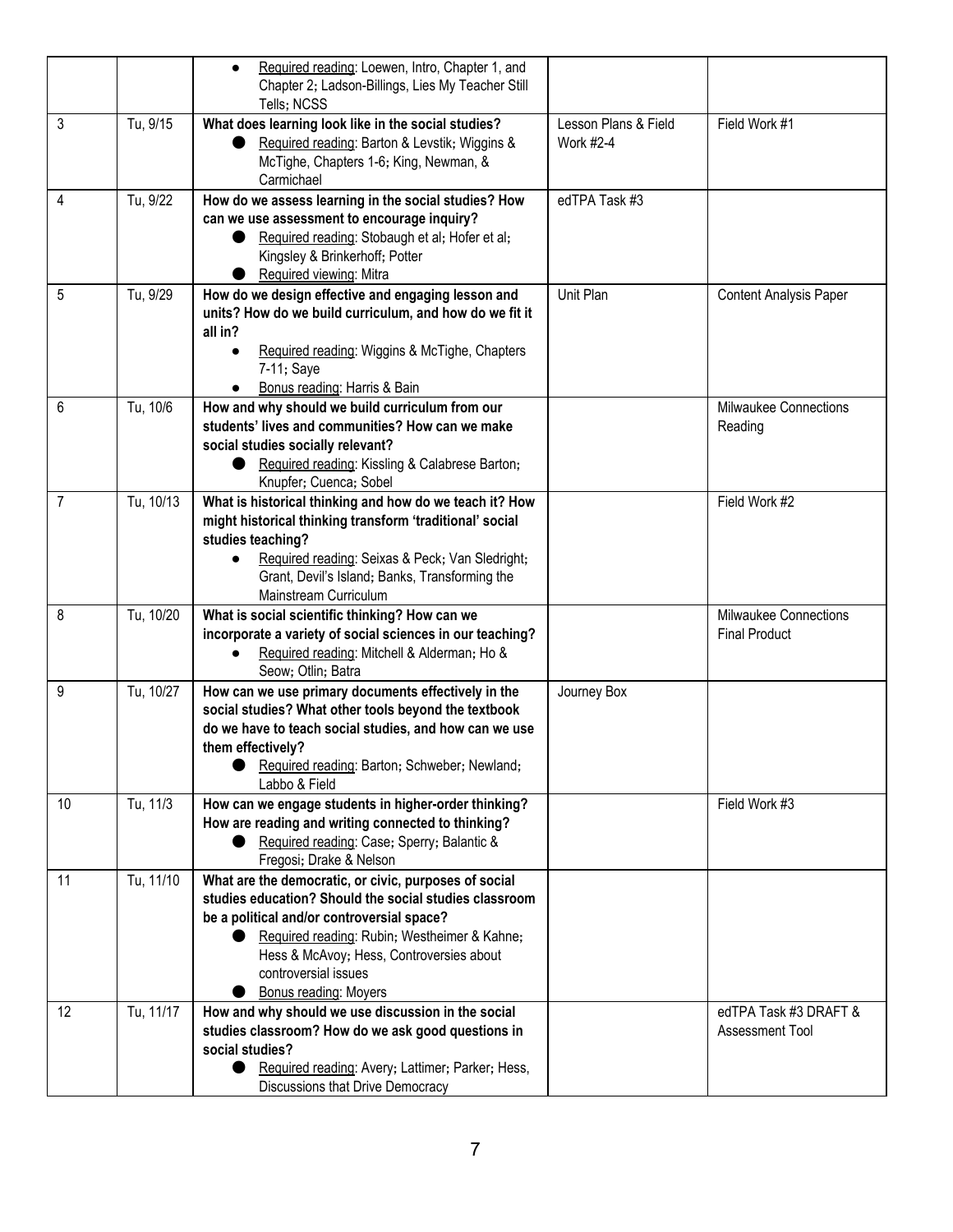| 13 | Tu, 11/24 | How can we effectively teach diverse learners? How do<br>we make the social studies inviting and accessible for<br>all students?<br>Required reading: Ladson-Billings, But that's just<br>good teaching!; Jorgenson; Cone<br>Reading jigsaw: Choose EITHER Moll OR Cruz &<br><b>Thornton</b>                   | Field Work #4          |
|----|-----------|----------------------------------------------------------------------------------------------------------------------------------------------------------------------------------------------------------------------------------------------------------------------------------------------------------------|------------------------|
| 14 | Tu, 12/1  | How can we establish a productive and just learning<br>environment?<br><b>Revisit: Wheatley</b><br>Required reading: Monroe & Obidah; Close Up;<br>Dalporto; Bondy & Ross<br>Required viewing: June Jordan School for Equity<br>Bonus reading: Ware                                                            | <b>Final Unit Plan</b> |
| 15 | Tu, 12/8  | How should the social studies respond to the<br>standardization and testing movements? How do we<br>handle the politics of teaching, especially in Wisconsin?<br>What is good teaching, anyways?<br>Required reading: Engel; Rothstein; Grant,<br><b>High-Stakes Testing</b><br><b>Bonus reading: Thompson</b> | Revised edTPA Task #3  |

### COURSE BIBLIOGRAPHY

#### Articles & Books Chapters

- Avery, P. G. (2011). Deliberation as a Core Part of Teacher Education and Civics Classrooms. *Enseñanza de las* ciencias sociales: revista de investigación, (10), 11-22.
- Balantic, J., & Fregosi, E. (2012). Strengthening Student Thinking and Writing about World History. Social Studies and the Young Learner, <sup>25</sup>(2), 16-17.
- Banks, J. A. (1994). Transforming the Mainstream Curriculum. Educational leadership, <sup>51</sup>(8), 4-8.
- Barton, K. (2011). A picture's worth: Analyzing historical photographs. Social Education
- Barton, K., & Levstik, L. (2004). "A sociocultural perspective on history education." In Teaching history for the common good (pp. 1-24). New York: Routledge.
- Batra, S. (2015). Child Labor and Consumerism. Social Education, <sup>79</sup>(3), 135-138.
- Bondy, E., & Ross, D. D. (2008). The teacher as warm demander. *Educational Leadership*, 66(1), 54-58.
- Case, R. (2013). The unfortunate consequences of Bloom's Taxonomy. Social Education, 77(4), 196-200.
- Cone, J. (2002). The gap is in our expectations. Newsday, May 26.
- Cruz, B. C., & Thornton, S. J. (2012). Visualizing social studies literacy: Teaching content and skills to English language learners. Social Studies Research & Practice, 7(3), 98-111.
- Cuenca, A., & Nichols Jr, J. R. (2014). Ferguson Is About Us Too. Social education, <sup>78</sup>(5), 248-253.
- Dalporto, D. (2015). Restorative justice: A different approach to discipline. We Are Teachers. Retrieved from http://www.weareteachers.com/blogs/post/2015/04/03/restorative-justice-a-different-approach-to-discip line
- Drake, F., & Nelson, L. (2005). "Using writing to engage your students in the past." In *Engagement in teaching* history: Theory and practices for middle and secondary teachers (pp. 188-204). Upper Saddle River, NJ: Pearson.
- Grant, C. A. (2011). Escaping Devil's Island: Confronting racism, learning history. Race Ethnicity and Education, <sup>14</sup>(1), 33-49.
- Grant, S. G. (2007). High-stakes testing: How are social studies teachers responding?. Social Education, <sup>71</sup>(5), 250.
- Harris, L. M., & Bain, R. B. (2010). Pedagogical content knowledge for world history teachers: What is it? How might prospective teachers develop it?. The Social Studies, <sup>102</sup>(1), 9-17.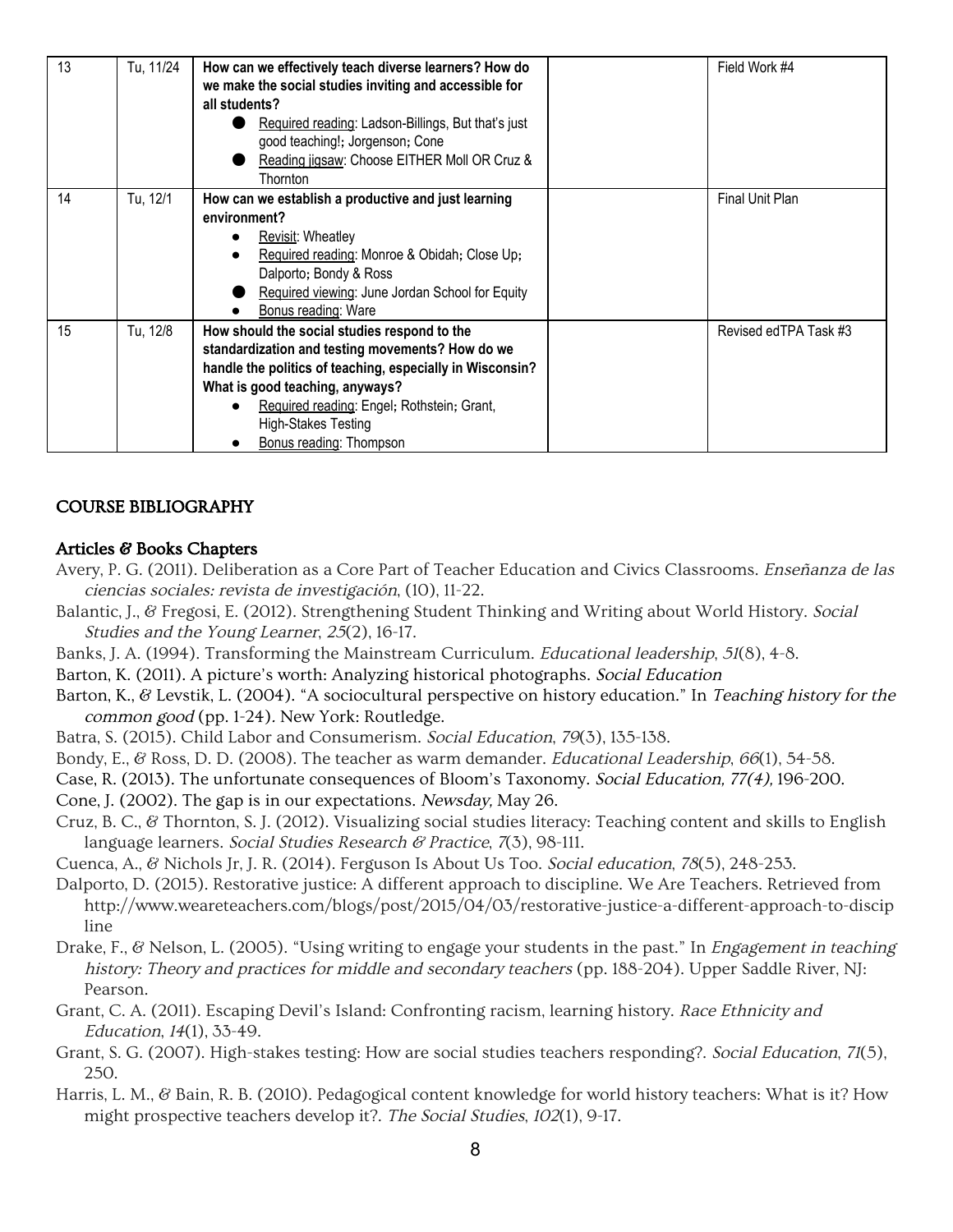- Hess, D. (2004). Controversies and controversial issues in democratic classrooms. Political Science and Politics, 37(2), 257-261.
- Hess, D. (2011). Discussions that drive democracy. Educational Leadership, September, 69-73.
- Hess, D., & McAvoy, P. (2014). Should Teachers Help Students Develop Partisan Identities?. Social Education, <sup>78</sup>(6), 293-297.
- Ho, L. C., & Seow, T. (2013). Teaching Geography through "Chinatowns": Global Connections and Local Spaces. Social Education, <sup>77</sup>(1), 36-41.
- Hofer, M., Swann, K., & Zuber, S. (2014). "Teaching social studies students to "write with light" using the documentary filmmaking process." Social Education 78.3 (2014): 131-137.
- Jorgensen, C. M. (1995). Essential questions--inclusive answers. Educational Leadership, <sup>52</sup>(4), 52-55.
- Kingsley, K., & Brinkerhoff, J. (2011). Web 2.0. Social Studies & the Young Learner, 23(3), 9-12.
- Kissling, M., & Calabrese Barton, A. (2013). Interdisciplinary Study of the Local Power Plant: Cultivating Ecological Citizens. Social Studies Research and Practice, <sup>8</sup>(3), 128-142.
- Knupfer, P. (2013). Consultants in the Classroom: Student/Teacher Collaborations in Community History. Journal of American History, <sup>99</sup>(4), 1161-1175.
- Labbo, L. & Field, S. (1999). Journey boxes: Telling the story of place, time, and culture with photographs, literature, and artifacts. The Social Studies, 90(4), 177-182.
- Ladson-Billings, G. (1995). But that's just good teaching! The case for culturally relevant pedagogy. Theory Into Practice 34(3), 159-165.
- Ladson-Billings (2003). Lies my teacher still tells: Developing a critical race perspective toward the social studies. In Critical race theory perspectives on the social studies (pp. 1-11). North Carolina: Information Age Publishing.
- Lattimer, H. (2008). Challenging history: Essential questions in the social studies classroom. Social Education, <sup>72</sup>(6), 326-329.
- Loewen, J. (1995). Lies my teacher told me: Everything your American history textbook got wrong. New York: Simon & Schuster.
	- Introduction: Something has gone very wrong (pp. 11-17).
	- Handicapped by history: The process of hero-making (pp. 18–36).
	- 1493: The true importance of Christopher Columbus (pp. 37-73).
- Mitchell, J., & Alderman, D. (2014). A street named for a King: The politics of place-naming. Social Education 78(3), 123-128.
- Moll, L. C. (1992). Bilingual classroom studies and community analysis: Some recent trends. Educational researcher, <sup>21</sup>(2), 20-24.
- Monroe, C. R., & Obidah, J. E. (2004). The Influence of Cultural Synchronization on a Teacher's Perceptions of Disruption A Case Study of an African American Middle-School Classroom. Journal of Teacher Education,55(3), 256-268.
- Moyers, B. (2007). Discovering what democracy means. Common Dreams [on-line].
- Newland, R. (2015). Connecting Students to Local Communities through the Work of the Federal Writers' Project and Zora Neale Hurston. Social Education,79(3), 120-124.
- Otlin, J. (2008). The causes of poverty: Thinking critically about a key economic issues. Social Education, <sup>72</sup>(2), 75-79.
- Parker, W. (2003). Learning to lead discussions. In *Teaching democracy: Unity*  $\mathscr G$  *diversity in public life* (125-149). New York: Teachers College Press.
- Potter, L. A. (2015). Inviting Students to Consider Possible Research Paths Suggested by an Article, a Photograph, and a Sound Recording from the Nineteenth Century. Social Education, <sup>79</sup>(2), 58-61.
- Rubin, B. C. (2015). A Time for Social Studies: Talking with Young People about Ferguson and Staten Island. Social Education, 79(1), 22-29.
- Saye, J. (2014). Achieving Authentic Pedagogy: Plan Units, Not Lessons. Social Education, 78(1), 33-37. Schweber, S. (2006). "Holocaust Fatigue" in Teaching Today. Social Education, 70(1), 44.
- Seixas, P., & Peck, C., (2004). Teaching historical thinking. In A. Sears & I. Wright (Eds.), Challenges and prospects for Canadian social studies (pp. 109-117). Vancouver: Pacific Educational Press.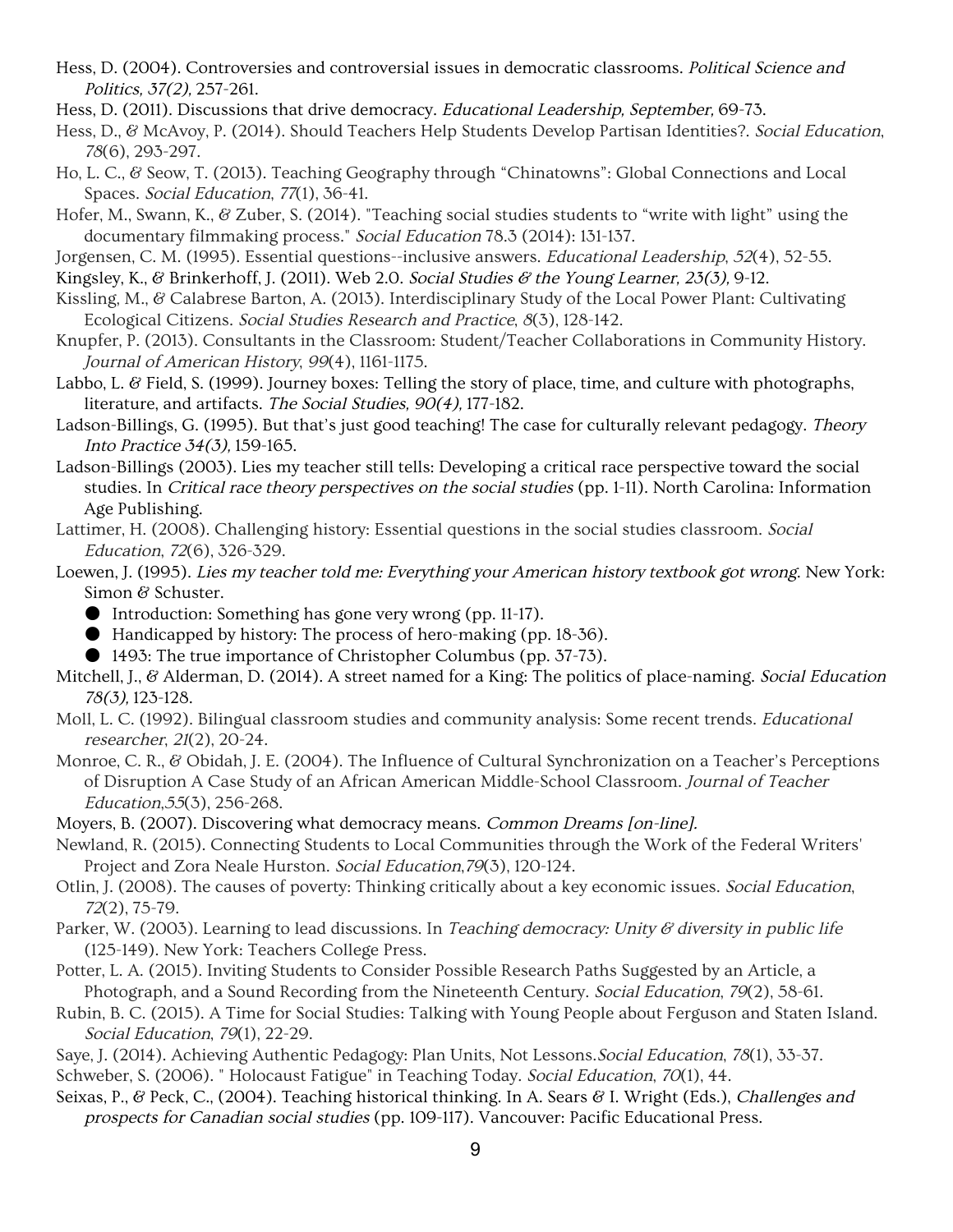- Sobel, D. (2008). Chapter 1: Replacing contempt with love. In Childhood and nature: Design principles for educators (pp. 1-8). Portland, ME: Stenhouse Publishers.
- Sperry, C. (2006). Seeking truth in the social studies classroom: Media literacy, critical thinking and teaching about the Middle East. Social Education, <sup>70</sup>(1), 37.
- Stobaugh, R. et al (2011). Enhancing the cognitive complexity in social studies assessments. Social Studies  $\mathscr{C}$ the Young Learner, 23(3), 4-8.
- Task Force of the National Council for the Social Studies (2010). National curriculum standards for social studies (p. 1-6). Retrieved from http://www.socialstudies.org/standards/introduction
- Thompson, S. (2001). The authentic standards movement and its evil twin. *Phi Delta Kappan*, 82(5), 358-362.
- VanSledright, B. (2004). What does it mean to teach historically...and how do you teach it? Social Education, 68(3), 230-233.
- Ware, F. (2006). Warm demander pedagogy culturally responsive teaching that supports a culture of achievement for african american students. Urban Education, <sup>41</sup>(4), 427-456.
- Westheimer, J., & Kahne, J. (2004). Educating the 'good' citizen: Political choices and pedagogical goals. PSOnline, April.
- Wheatley, M. J. (2002). "Willing to be disturbed." In Turning to one another: Simple conversations to restore hope to the future. San Francisco: Berrett-Koshler Publishers. Retrieved from

<http://www.ode.state.or.us/opportunities/grants/saelp/willing-to-be-disturbed.pdf>

Wiggins, G., & McTighe, J. (2005). Understanding by design (expanded 2nd ed.). Boston: Pearson.

## News & Multimedia Sources

- Adichie, C. (2009). "The danger of a single story." TEDGlobal [video]. Retrieved from [http://www.ted.com/talks/chimamanda\\_adichie\\_the\\_danger\\_of\\_a\\_single\\_story?](http://www.ted.com/talks/chimamanda_adichie_the_danger_of_a_single_story)
- Close Up Foundation. (2015). Lesson plan: Preparing your class to discuss controversial issues. Retrieved from https://www.closeup.org/lib/CurrentIssuesChapters/LessonPlan\_ControversialIssues.pdf
- Engel, S. (2015). 7 things every kid should master. Boston Globe [on-line], February 26. Retrieved from https://www.bostonglobe.com/magazine/2015/02/26/things-every-kid-should-master/uM72LGr63zeaSt Op9zGyrJ/story.html
- Howard, T. (2015). History in the making: Lawmakers, activists take aim at APUSH. US News & World Report [on-line], February 25. Retrieved from

[http://www.usnews.com/news/articles/2015/02/25/history-in-the-making-lawmakers-activists-take-aim](http://www.usnews.com/news/articles/2015/02/25/history-in-the-making-lawmakers-activists-take-aim-at-apush)[at-apush](http://www.usnews.com/news/articles/2015/02/25/history-in-the-making-lawmakers-activists-take-aim-at-apush)

- June Jordan School for Equity (2015). Warm demander [video]. Retrieved from http://jjse.org/pedagogy/warm-demander/
- Langfitt, F. (2015). Why a Chinese government think tank attacked American scholars. National Public Radio Morning Edition, May 21. Retrieved from http://www.npr.org/2015/05/21/408291285/why-a-chinese-government-think-tank-attacked-american-sc holars
- Mitra, S. (2013). Build a school in the cloud. TED [on-line], February. Retrieved from https://www.ted.com/talks/sugata\_mitra\_build\_a\_school\_in\_the\_cloud
- Musallam, R. (2013). 3 rules to spark learning. TED Talks Education [on-line], April. Retrieved from http://www.ted.com/talks/ramsey\_musallam\_3\_rules\_to\_spark\_learning
- Okolloh, O. (2007). How I became an activist. TEDGlobal [on-line], June. Retrieved from http://www.ted.com/talks/ory\_okolloh\_on\_becoming\_an\_activist
- Rothstein, R. (2015). Teaching in a challenging environment: The ethical challenges you will face. Bank Street College of Education, May 14. Retrieved from
	- https://www.bankstreet.edu/campus-beyond/news/2015/06/02/richard-rothstein-receives-honorary-doct orate/373/
- Zakaria, F. (2015). Why America's obsession with STEM education is dangerous. Washington Post [on-line], March 26. Retrieved from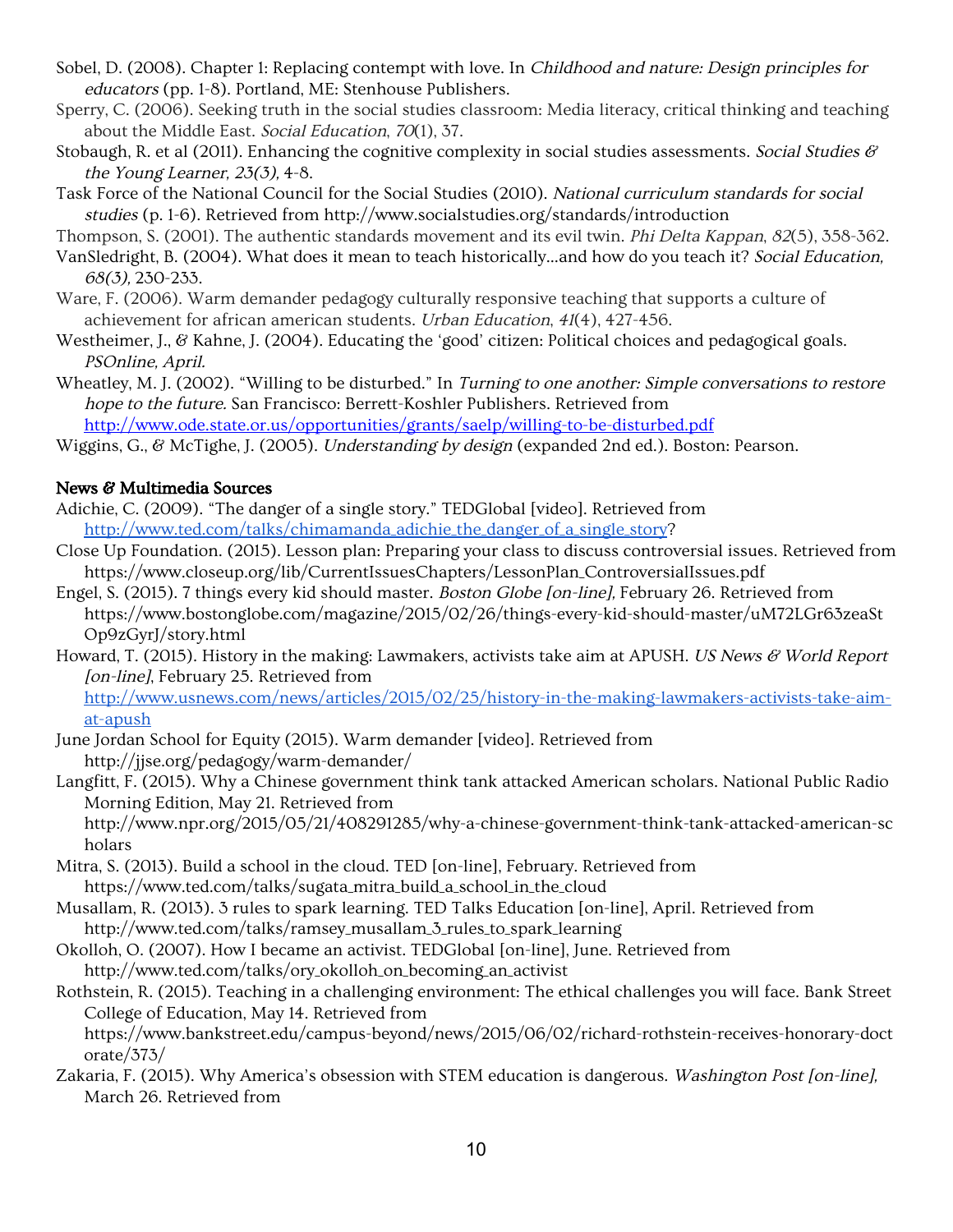[http://www.washingtonpost.com/opinions/why-stem-wont-make-us-successful/2015/03/26/5f4604f2-d2](http://www.washingtonpost.com/opinions/why-stem-wont-make-us-successful/2015/03/26/5f4604f2-d2a5-11e4-ab77-9646eea6a4c7_story.html) [a5-11e4-ab77-9646eea6a4c7\\_story.html](http://www.washingtonpost.com/opinions/why-stem-wont-make-us-successful/2015/03/26/5f4604f2-d2a5-11e4-ab77-9646eea6a4c7_story.html)

### Milwaukee Connections Book Choices

- Allen, W. (2013). The Good Food Revolution: Growing Healthy Food, People, and Communities. New York: Gotham Books.
- Berger, M. (2001). <sup>A</sup> Milwaukee Woman's Life on the Left: The Autobiography of Meta Berger. Madison, WI: Wisconsin Historical Society Press.
- Berry, B. (2014). Banning DDT: How Wisconsin Citizens Led the Way. Madison, WI: Wisconsin Historical Society Press.
- Birmingham, R., & Goldstein, L. (2006). Aztalan: Mysteries of an Ancient Indian Town. Madison, WI: Wisconsin Historical Society Press.
- Cutler, R. (2005). Greater Milwaukee's Growing Pains, 1950-2000: An Insider's View. Milwaukee, WI: Milwaukee County Historical Society.
- DeParle, J. (2005). American Dream: Three Women, Ten Kids, and <sup>a</sup> Nation's Drive to End Welfare. New York: Penguin Books.
- Dougherty, J. (2004). More Than One Struggle: The Evolution of Black School Reform in Milwaukee. Chapel Hill, NC: University of North Carolina Press.
- Frei, T. (2007). Third Down and <sup>a</sup> War to Go. Madison, WI: Wisconsin Historical Society Press.
- Fure-Slocum, E. (2015). Contesting the Post-War City: Working-Class and Growth Politics in 1940s Milwaukee. New York: Cambridge University Press.
- Geneen, P. (2014). Civil Rights Activism in Milwaukee: South Side Struggles in the 60s and 70s. Charleston, SC: The History Press.
- Geneen, P. Sherman Park: <sup>A</sup> Legacy of Diversity in Milwaukee. Charleston, SC: The History Press.
- Gurda, J. (2006). Cream City Chronicles: Stories of Milwaukee's Past. Madison, WI: Wisconsin Historical Society Press.
- Hoeft, M. (2014). The Bingo Queens of Oneida: How Two Moms Started Tribal Gaming in Wisconsin. Madison, WI: Wisconsin Historical Society Press.
- Janus, E. (2011). Creating Dairyland: How Caring For Cows Saved Our Soil, Created Our Landscape, Brought Prosperity to Our State, and Still Shapes Our Way of Life in Wisconsin. Madison, WI: Wisconsin Historical Society Press.
- Jones, P. (2009). The Selma of the North: Civil rights insurgency in Milwaukee. Cambridge, MA: Harvard University Press.
- Kriehn, R. (1988). The Fisherfolk of Jones Island. Milwaukee: Milwaukee County Historical Society.
- Leavitt, J. (1996). The Healthiest City: Milwaukee and the Politics of Health Reform. Madison, WI: University of Wisconsin Press.
- Maass, C. (2003). Illuminating the Particular: Photographs of Milwaukee's Polish South Side. Madison, WI: Wisconsin Historical Society Press.
- McBride, G. G. (Ed.). (2005). Women's Wisconsin: From Native Matriarchies to the New Millennium. Madison, WI: Wisconsin Historical Society Press.
- McDonald, W. T., & Jackson, R. W. (2012). Finding Freedom: The Untold Story of Joshua Glover, Runaway Slave. Madison, WI: Wisconsin Historical Society Press.
- McLellan, M. (2013). Six Generations Here: <sup>A</sup> Farm Family Remembers. Madison, WI: Wisconsin Historical Society Press.
- Miner, B. (2013). Lessons from the Heartland: <sup>A</sup> Turbulent Half-Century of Public Education in an Iconic American City. New York: The New Press.
- Morales, J. (2015). Meet Me Halfway: Milwaukee Stories. Madison, WI: University of Wisconsin Press.
- Nelson, J. (2015). Educating Milwaukee: How One City's History of Segregation and Struggle Shaped Its Schools. Madison, WI: Wisconsin Historical Society Press.
- Ozanne, R. (2011). The Labor Movement in Wisconsin: A History. Madison, WI: Wisconsin Historical Society Press.